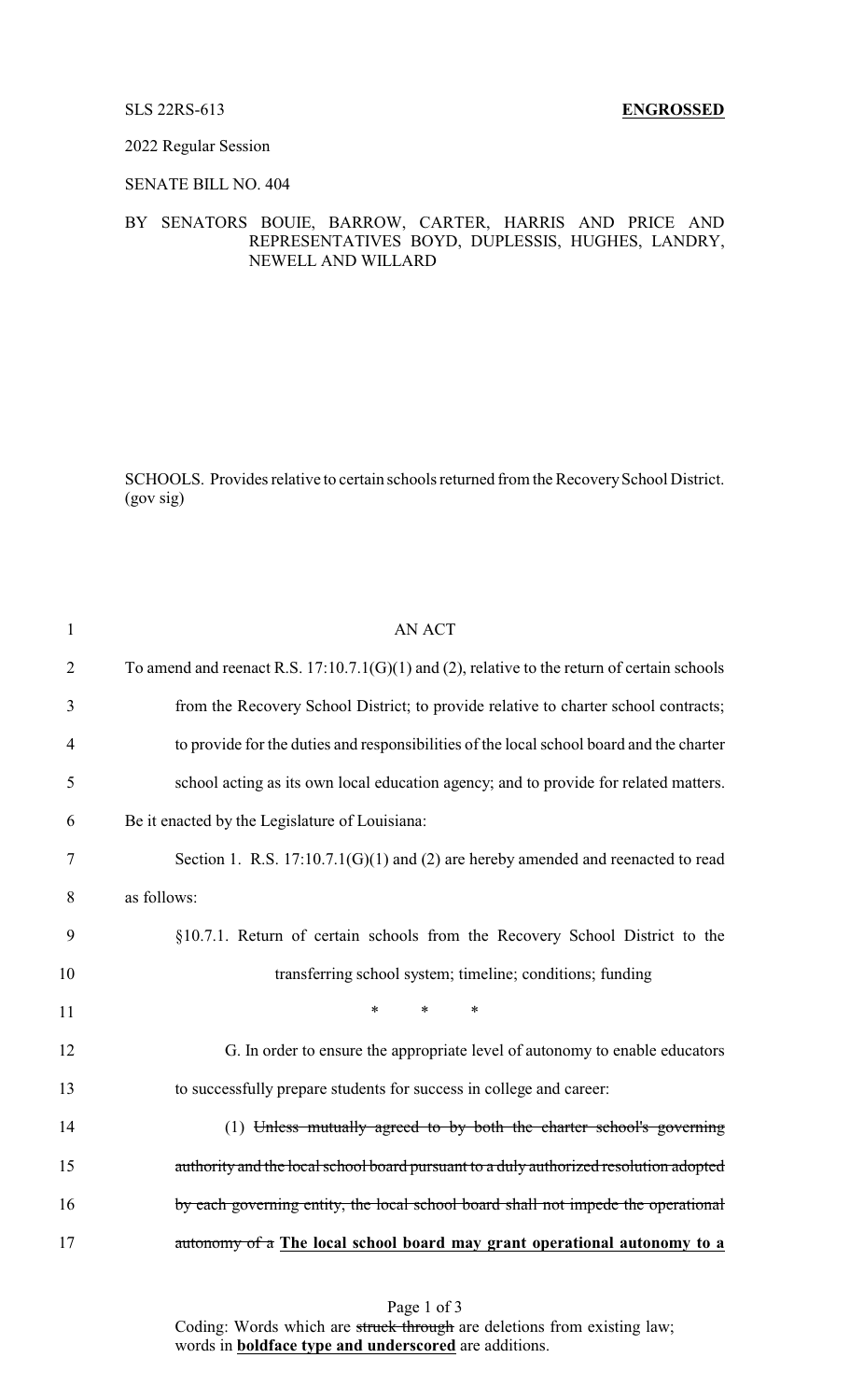| 1              | charter school under its jurisdiction in the areas of school programming, instruction, |
|----------------|----------------------------------------------------------------------------------------|
| $\overline{2}$ | curriculum, materials and texts, yearly school calendars and daily schedules, hiring   |
| 3              | and firing of personnel, employee performance management and evaluation, terms         |
| $\overline{4}$ | and conditions of employment, teacher or administrator certification, salaries and     |
| 5              | benefits, retirement, collective bargaining, budgeting, purchasing, procurement, and   |
| 6              | contracting for services other than capital repairs and facilities construction. The   |
| 7              | areas of operational autonomy granted to the charter school's governing                |
| 8              | authority by the local school board shall be defined in the charter school's           |
| 9              | contract. The local school board shall not impede any operational autonomy             |
| 10             | granted in the charter school's contract.                                              |
| 11             | (2) Each Type 3B charter school and, with With the approval of the local               |
| 12             | school board, any other type of charter school under the board's jurisdiction may act  |
| 13             | as its own local educational agency for one or more funding purposes or statutory      |
| 14             | definitions, in accordance with R.S. 17:3995, and rules adopted by the State Board     |
| 15             | of Elementary and Secondary Education.                                                 |
| 16             | $\ast$<br>$\ast$<br>$\ast$                                                             |
| 17             | Section 2. This Act shall become effective upon signature by the governor or, if not   |

 signed by the governor, upon expiration of the time for bills to become law without signature by the governor, as provided by Article III, Section 18 of the Constitution of Louisiana. If vetoed by the governor and subsequently approved by the legislature, this Act shall become effective on the day following such approval.

> The original instrument and the following digest, which constitutes no part of the legislative instrument, were prepared by Cheryl Serrett.

SB 404 Engrossed 2022 Regular Session Bouie

DIGEST

Present law provides for the return of schools that were in academic crisis from the Recovery School District to the transferring school system. Provides the process by which the schools shall be returned and the powers and duties of such schools and the local school board.

Present law prohibits the local school board from impeding the operational autonomy of charter schools and lists areas of operational autonomy.

Proposed law allows the local school board to grant operational autonomy to each charter school through the charter contract. Further clarifies the local school board shall not impede

Page 2 of 3

Coding: Words which are struck through are deletions from existing law; words in **boldface type and underscored** are additions.